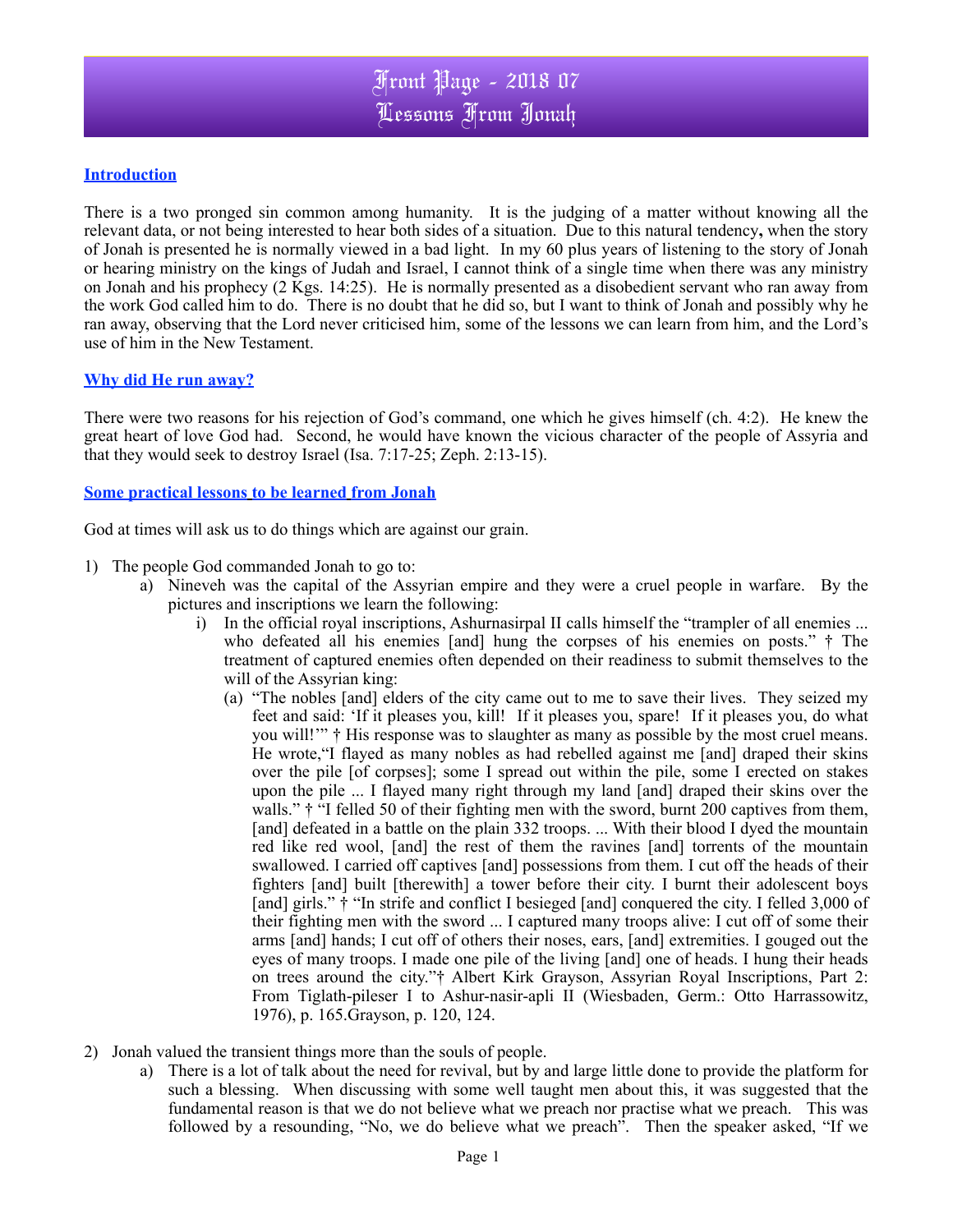really believed in a heaven of eternal bliss or a hell of living unending in the eternal fire of divine judgment, would we be more concerned about those dying in their sins? If we were really in the work of evangelism and ministry to the saints for the glory of God, would we be more zealous? Is it possible that, unlike Jonah who did in his heart believe the message of the judgment of God, we don't? Is it possible that by conformity to the world and its interests Heaven and Hell is simply an intellectual piece of data? The reality is, every individual is going to be in either Heaven or Hell.

- 3) Jonah had no concern for the people who were living under the judgment of God.
	- a) Jonah was living with the understanding that Nineveh was a city of an estimated half a million people who lived unaware of the judgment of God that was about to fall on them. Despite being a prophet of God, he refused to go to warn the inhabitants of the city of impending judgment. Stopping, and in astonishment, we ask, "What sort of 'christian' man was he?, How callous and cold was his heart?, how unlike the God he professed to serve?" I must not point the finger at him with a holier than thou attitude for I also live in a world of 7.530 billion people, that is 7,530,000,000,000 individuals, the vast majority of them practising some religious rituals, but unless redeemed by the sacrificial substitutionary sacrifice of the Lord Jesus, they are going to eternal damnation. The question is, "Am I moved to tell them the gospel or for others to do so, or am I like Jonah, having little heart for the unsaved?"
- 4) Jonah intellectually believed in the omnipresence of God but not in its reality.
	- a) I have no doubt that every believer believes in the omnipresence of God and the truth, "Let your conversation be without covetousness; and be content with such things as ye have: for he hath said, I will never leave thee, nor forsake thee. So that we may boldly say, The Lord is my helper, and I will not fear what man shall do unto me" (Heb. 13:5, 6). Surely Jonah also believed this truth and so his running away from the presence of the Lord seems to be a contradiction, for such a thing is impossible.
		- i) What does it mean?
			- 1. It is my understanding that it does not mean a loss of the consciousness of God for those who are banished to hell are separated from the presence of the Lord but not from the awareness of Him (2 Thess. 1:9). Adam and Eve sought to hide themselves from the immediate coming face to face with God (Gen. 3:8). Cain went out from the presence of the Lord, that is, he went out from the sphere in which God made His way and His will known to him, for never again do we read of God speaking to him (Gen. 4:16; 1 Jn. 3:12; Jude 11). The Psalmist well knew the truth, "Whither shall I flee from thy presence?" (Psa. 139:7).
			- 2. This has a very practical lesson. We can take ourselves out of the sphere where God's will is known, but graciously God speaks to us again. Quickly some might say when one leaves our church or denomination then they are taking themselves out of the sphere where God's will is known and obeyed. The problem is, we can be in that place externally or intellectually but not in spirit. The Corinthians were in such a state. They were saved and in church fellowship yet Paul admonished them, "Be ye reconciled to God" (2 Cor. 5:20). This was not written to unbelievers but believers. When the disciples would have driven away the women who brought the children, they were out of the sphere and spirit of God's will being obeyed.
			- 3. Speaking for myself, I find a "Jonah" like spirit in me. I'm sure there have been times when the Lord has prompted many of us to witness to an individual, and like Jonah, we found something else more convenient to do and failed to obey.
- 5) Jonah learnt God's constraining resources.
	- a) If God wants us to do something which we are reluctant to do, He will create the circumstances in which will do it, just like Jonah. God will strive to bring the most disobedient, unwilling individual back to the place of glad obedience.